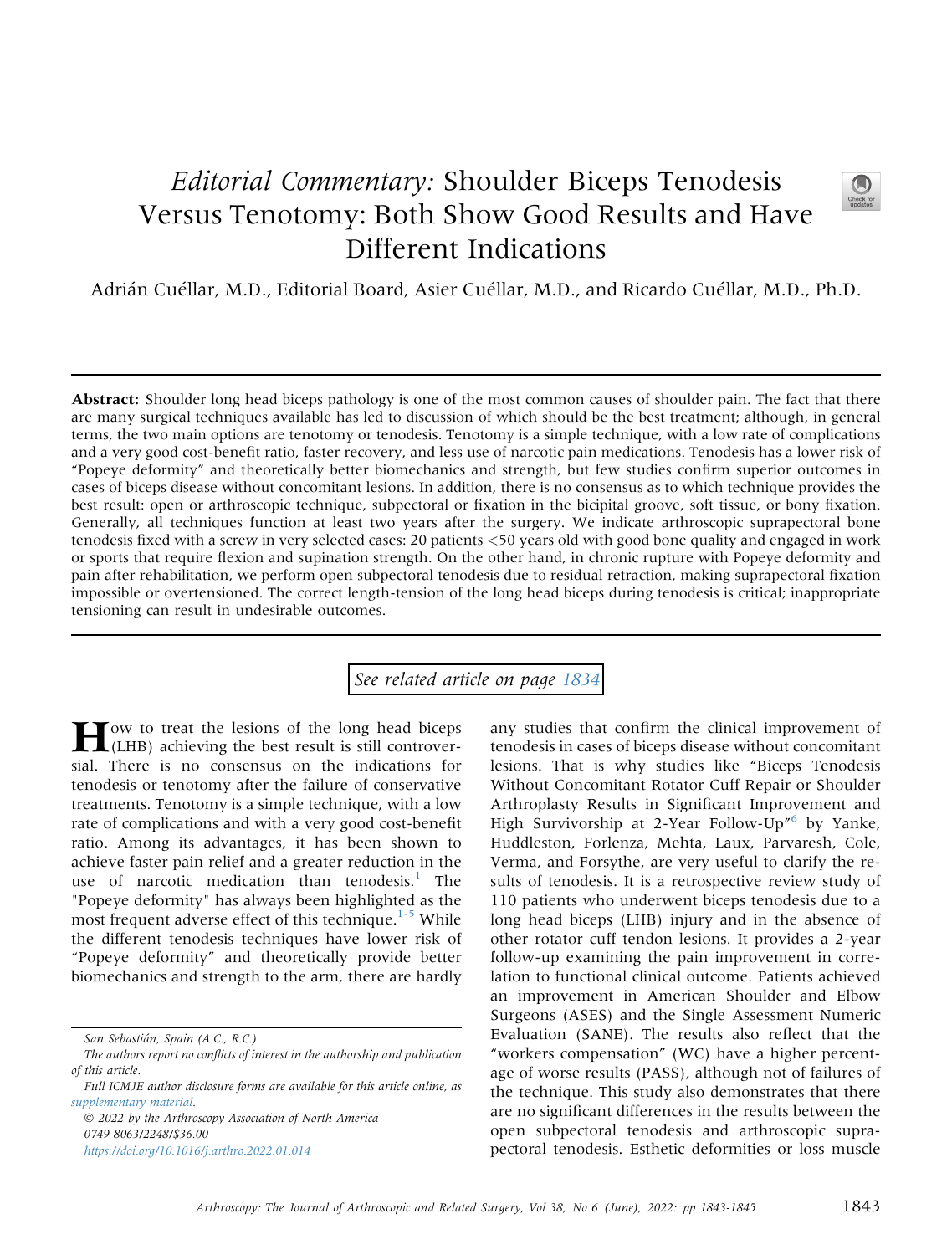mass were not identified. This study confirms that biceps tenodesis continues doing the function at least two years after the surgery, regardless of various factors, such as different techniques and fixing systems used. However, they do not allow us to advance in the question posed: tenodesis versus tenotomy. Reviewing other studies that randomly analyze tenodesis and tenotomy of the biceps, disparate results are found. $1,7-11$  $1,7-11$ While some studies do not find significant differences in loss of flexion force between tenodesis and tenot- $\langle$  omy,  $^{10,11}$  $^{10,11}$  $^{10,11}$  $^{10,11}$  others do show a significant loss of supination force and arm flexion force in patients with tenotomy compared to patients with tenodesis.<sup>[12-13](#page-2-4)</sup> Most of the studies show a higher proportion of "Popeye deformity" occurring after tenotomy. $\frac{1}{5}$  The proportion is variable between different studies, but a meta-analysis of Leroux et al. established a residual deformity of 15.5 for tenotomy and 3.9 for tenodesis technique.<sup>[14](#page-2-5)</sup> On the other hand, in many cases, a synovial vinculum in the biceps groove avoids a distalization of the biceps, pro-ducing a tenodesis effect.<sup>[15](#page-2-6)</sup> In 30% of our patients operated for supraspinatus tear associated to LHB lesion, we performed a simple technical gesture of fixation the biceps using the anterior anchors. $16$  In our experience, it is also very common to find an LHB lesion in the treatment of shoulder pathology, but in most cases, it is combined with other cuff lesions, and it is less frequent to find isolated injuries of the biceps. We have usually found these cases with isolated injuries of the biceps in young patients, and then we choose to perform suprapectoral arthroscopic tenodesis. When patients present subscapularis lesions associated with lesion of the LHB in the bicipital groove, we sometimes perform a soft tenodesis with the same anchors of the subscapularis tendon, but in most of them, we choose tenotomy.<sup>[16](#page-2-7)</sup> As it was also pointed by Belay et al.,<sup>[1](#page-1-0)</sup> we have found that patients with tenotomy need less rehabilitation, and their pain improves faster, needing less postoperative narcotic medication. Our patients are satisfied with their clinical improvement after biceps tenotomy, despite the aesthetic deformity, as it was also pointed by Meeks et al. $17$ 

The debate on which patients need tenodesis is still open. Because of the fact that tenodesis shows superior biomechanical results, but not clinical, we indicate an arthroscopic suprapectoral bone tenodesis fixed with a screw in very selected cases: young patient (<50 years) with good bone quality and engaged in work or sports activities that require flexion and supination strength of the arm. In these cases, the patient is informed of the risk of residual pain in the anterior aspect of the shoulder due to an overtension in the fixation of the tendon or an inflammatory process in the PLB. On the other hand, in those cases of chronic rupture of the LHB with Popeye-type deformity that continue with pain after rehabilitation, we opted for open subpectoral tenodesis. In these cases, we do not consider suprapectoral fixation due to the residual retraction of the tendon, which makes fixation impossible, or the result is overtensioned.

The correct length-tension of the LHB during tenodesis is another important point of debate, as inappropriate tensioning can result in undesirable outcomes. If the tendon is overtensioned, it can produce cramping or pain, and if it is not tensioned enough, the patient can suffer a cosmetic deformity. If the biceps are not marked, the length reference is lost when the tendon is cut. Then the tension can vary depending on the depth of the hole in the bone, the position of flexion of the elbow, how much of the tendon is resected, and the height of the hole in the groove. Considering that each anatomic tensioning and that a small variation in the position of the arm can vary the tension that is given, I think that giving it the optimal tension is a complicated but very important point. To control the correct tension, we use a suture as landmark in the LHB before cutting it at the same height of the tenodesis hole in the biceps groove.

More level I and II studies would be necessary to establish a better algorithm for the treatment indication of the pathology of the LHB. In this study, the authors performed a follow-up of 2 years after isolated LHB tenodesis without a control group of tenotomy. Despite these limitations the current study shows this technique to be a good tool for active patients with lesion of the biceps without any lesion in the rotator cuff.

## References

- <span id="page-1-0"></span>1. [Belay ES, Wittstein JR, Garrigues GE, et al. Biceps](http://refhub.elsevier.com/S0749-8063(22)00017-2/sref1) [tenotomy has earlier pain relief compared to biceps](http://refhub.elsevier.com/S0749-8063(22)00017-2/sref1) [tenodesis: A randomized prospective study.](http://refhub.elsevier.com/S0749-8063(22)00017-2/sref1) Knee Surg [Sports Traumatol Arthrosc](http://refhub.elsevier.com/S0749-8063(22)00017-2/sref1) 2019;27:4032-4037.
- 2. [Boileau P, Baqué F, Valerio L, Ahrens P, Chuinard C,](http://refhub.elsevier.com/S0749-8063(22)00017-2/sref2) [Trojani C. Isolated arthroscopic biceps tenotomy or](http://refhub.elsevier.com/S0749-8063(22)00017-2/sref2) [tenodesis improves symptoms in patients with massive](http://refhub.elsevier.com/S0749-8063(22)00017-2/sref2) [irreparable rotator cuff tears.](http://refhub.elsevier.com/S0749-8063(22)00017-2/sref2) J Bone Joint Surg Am [2007;89:747-757](http://refhub.elsevier.com/S0749-8063(22)00017-2/sref2).
- 3. [Friedman JL, FitzPatrick JL, Rylander LS, Bennett C,](http://refhub.elsevier.com/S0749-8063(22)00017-2/sref3) [Vidal AF, McCarty EC. Biceps tenotomy versus tenodesis](http://refhub.elsevier.com/S0749-8063(22)00017-2/sref3) [in active patients younger than 55 years: Is there a dif](http://refhub.elsevier.com/S0749-8063(22)00017-2/sref3)[ference in strength and outcomes?](http://refhub.elsevier.com/S0749-8063(22)00017-2/sref3) Orthop J Sports Med [2015;3:2325967115570848](http://refhub.elsevier.com/S0749-8063(22)00017-2/sref3).
- 4. [Hsu AR, Ghodadra NS, Provencher MT, Lewis PB,](http://refhub.elsevier.com/S0749-8063(22)00017-2/sref4) [Bach BR. Biceps tenotomy versus tenodesis: A review of](http://refhub.elsevier.com/S0749-8063(22)00017-2/sref4) [clinical outcomes and biomechanical results.](http://refhub.elsevier.com/S0749-8063(22)00017-2/sref4) J Shoulder Elbow Surg [2011;20:326-332.](http://refhub.elsevier.com/S0749-8063(22)00017-2/sref4)
- 5. [Belk JW, Kraeutler MJ, Houck DA, Chrisman AN,](http://refhub.elsevier.com/S0749-8063(22)00017-2/sref5) [Scillia AJ, McCarty EC. Biceps tenodesis versus tenotomy:](http://refhub.elsevier.com/S0749-8063(22)00017-2/sref5) [a systematic review and meta-analysis of level I ran](http://refhub.elsevier.com/S0749-8063(22)00017-2/sref5)[domized controlled trials.](http://refhub.elsevier.com/S0749-8063(22)00017-2/sref5) J Shoulder Elbow Surg 2021;30: [951-960.](http://refhub.elsevier.com/S0749-8063(22)00017-2/sref5)